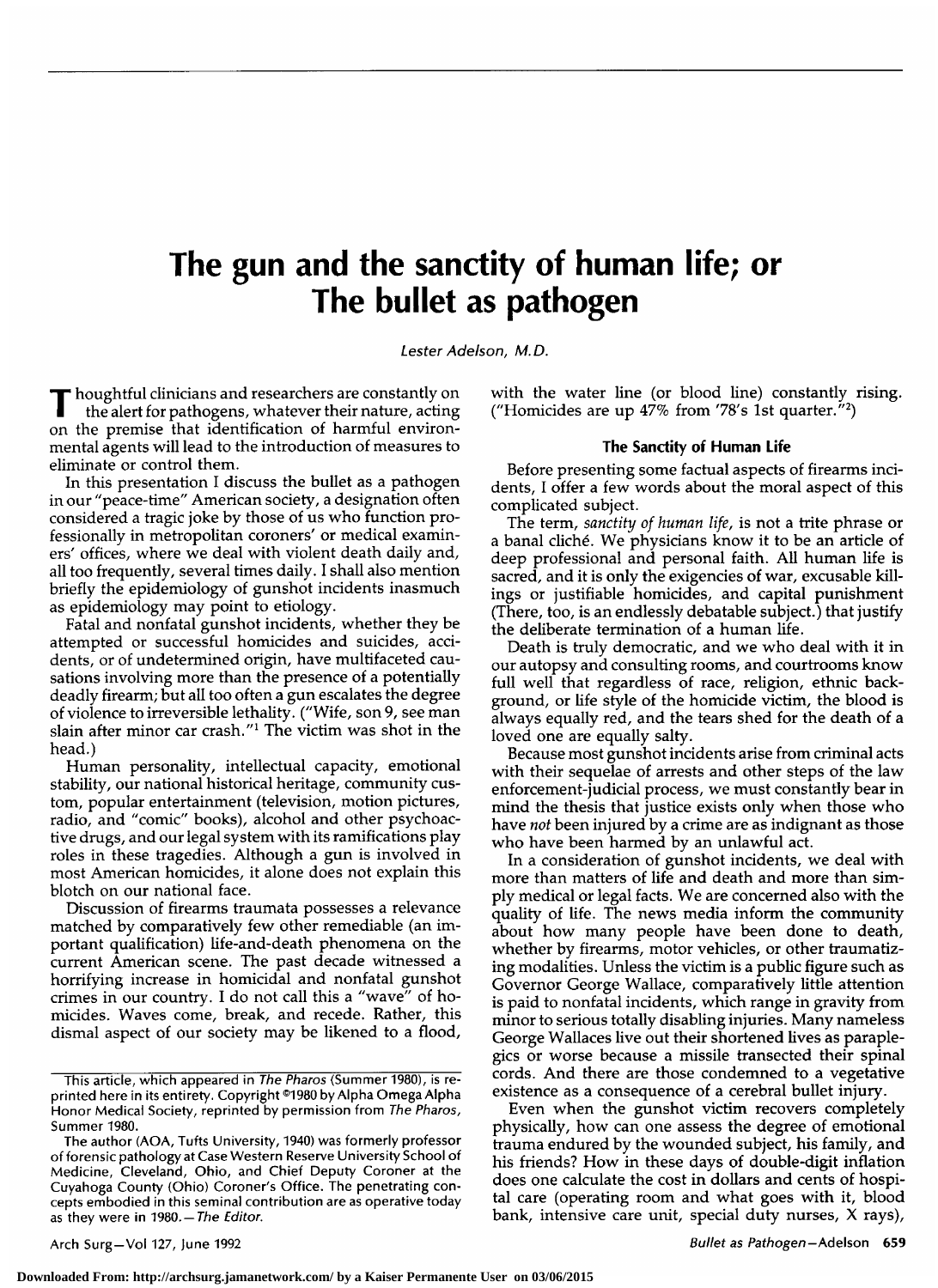days lost from work by the human bullet target, police investigation, courtroom procedures, and all the rest? Where will this human and financial disaster end?

Gunshot fatalities are the visible tip of this iceberg of injury. Nonfatal wounds are more numerous and in many ways as or more important than those in which the victim was dead on or after arrival at the hospital. Thanks to advances in medical care made over the past several decades, many gunshot patients survive today who formerly would have succumbed quickly or slowly and agonizingly. A chilling thought presents itself: What would today's gunshot homicide toll be if we had our current assault rate combined with the medical skills and techniques that were available in the days before World War II and in the 1950s? What <sup>a</sup> mass disaster we would face if medical progress had not kept pace with the mounting level of violence!

The spectrum of physically and emotionally traumatic human behavior in contemporary American society is deeply disturbing. There is no humor in death, no happiness in disability, and no joy in suffering. These are the bitter fruits of the tree of violence, and the availability of handguns fertilizes the soil for the growth of this malignant phenomenon.

In all fairness we must acknowledge that firearms can be and indeed are used occasionally to protect the lives of innocent people, to safe-guard the privacy of one's home and the safety of one's belongings, over and above the fascination they hold for gun collectors and the fun they provide for hobby shooters.

Legally justifiable gunshot homicides are yet another aspect of the violence around us, whether the weapon was fired by <sup>a</sup> civilian or <sup>a</sup> police officer. Many lawabiding citizens are vociferous in their claim to their right (some consider it an obligation) to keep <sup>a</sup> loaded gun in their homes or on their persons to protect them from those who would harm or rob them. Their views, whether expressed individually or through such organizations as the National Rifle Association (NRA), must be kept in mind when we consider what can be done about firearms control.

Many of our fellow physicians, as learned and dedicated healers as the rest of us, I am sure, are quick to condemn any attempt at gun control. An editorial reprint entitled "Approved Therapy for Handgun Menace: 'Get the Bullet''' appeared in the American Medical News.<sup>3</sup> It evoked <sup>a</sup> spate of letters from physicians with communications headed by such phrases as "Get the criminal, not the bullet," "Passing <sup>a</sup> law is shooting from the hip," and "MD opposes handgun curbs."4

### A Hard Look at Guns in Twentieth-Century U.S.A.

If we are to discuss the complex subject of gun control, we must do so on the basis of solid information, not emotion and prejudice. What are the facts about guns in our country today?

The Federal Bureau of Investigation (FBI) tells us that more than 20,000 homicides (culpable murders, manslaughters, and justifiable killings) occur annually in the United States. Put differently, every twenty-six minutes, <sup>a</sup> man, woman, or child is slaughtered in our nation by one means or another.<sup>5</sup> (These figures do *not* include fatal auto accidents classified as "vehicular homicides.") In 1976, homicide ranked as the twelfth most common "cause of death" in the United States, surpassing such

serious "medical" entities as congenital anomalies, nephritis, nephrosis, and septicemia.<sup>6</sup> (Strictly speaking, homicide is not <sup>a</sup> cause but rather a manner of death. The cause of death is the responsible disease or injury. The manner of death is the fashion in which the cause arose.)

The weapon used most frequently with homicidal intent in America is <sup>a</sup> firearm, whether it be <sup>a</sup> handgun, shoulder gun, submachine gun, or some type of homemade lethal hardware, called <sup>a</sup> "zip" gun. Current na tional figures indicate that the number of homicides and attempted homicides perpetrated with firearms exceeds the number of homicides committed by all other forms of violence combined.7 Handguns comprise the majority of firearms.

Firearms are used in three of four major crimes causing injury and death—homicide, aggravated assault, and armed robbery. They are the favorite weapon of the airplane hijacker. Since 1967, the number of firearms homicides in the United States has increased by <sup>48</sup> percent. During this same interval, homicides committed with other weapons increased by <sup>10</sup> percent.8

Of all weapons, firearms are the most deadly and the most versatile. They permit attacks at greater range and from positions of better concealment than do other lethal instrumentalities by persons physically or psychologically unable to overpower their intended victims through per-<br>sonal contact.

Since the start of this century, more than 850,000 American civilians have been killed by bullets. This number exceeds the total military casualties suffered by our armed forces in all the "big" and "little" wars we have fought from the War of Independence through Vietnam. This is <sup>a</sup> record no other industrialized nation can approach. $5$  To make this matter more timely, more Americans were slain at home during the first four years of the 1970s than were killed in combat during the entire span of the Vietnam hostilities. This gruesome statistic supports the contention that our nation is in the midst of <sup>a</sup> murder "epidemic" unparalleled in our history. Indeed, murder now ranks as major "cause" of death in some age-race portions of our society.9 The killers are "typical Americans," 70 percent of their victims are friends or relatives, and only <sup>2</sup> percent of the assailants are judged "criminally insane."10

### Bullet Fatalities—A Personal Statement

My association with the Coroner's Office of Cuyahoga County, Ohio (Cleveland and its suburbs) spans three decades. Thus <sup>I</sup> am familiar with the urban handgunhomicide complex on the basis of almost daily personal experience. When I started to work in this governmental agency, the annual county homicide toll was less than 100, of which <sup>50</sup> to <sup>60</sup> percent involved guns. Starting in the mid-sixties, the homicide incidence and rate rose sharply. Now nearly <sup>80</sup> percent of these bloody episodes are gun-dependent. Of these, the weapons in approximately <sup>80</sup> percent of cases are handguns.

In my community, guns, especially handguns, account for roughly four times as many homicides as all other forms of lethal, criminal violence combined.<sup>9,11</sup>

If there were in excess of <sup>200</sup> deaths annually in my county from typhoid fever, as there are from criminally caused gunshot fatalities, there would be mass hysteria. Yet these murders and manslaughters are accepted by the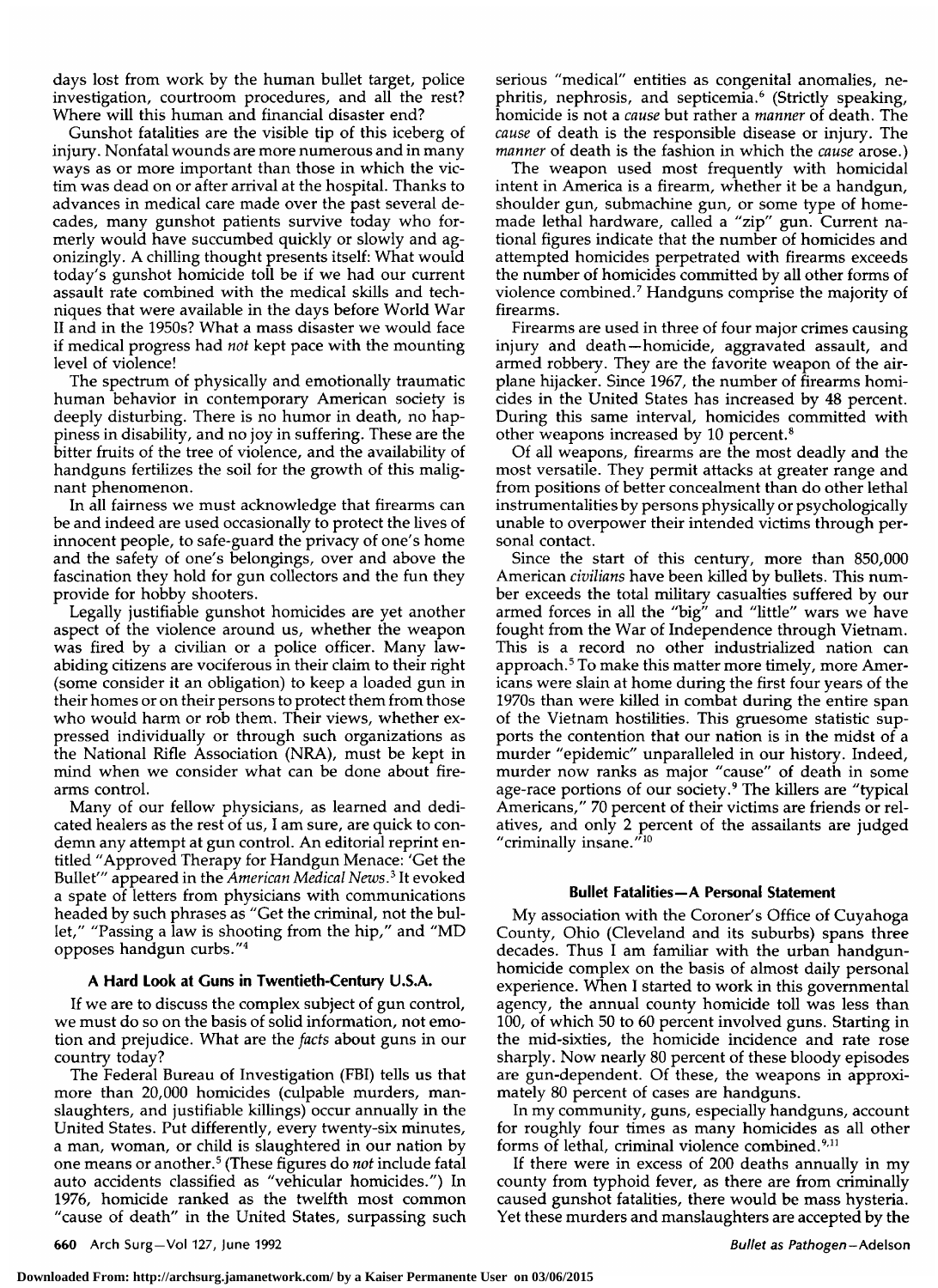majority of our citizens as <sup>a</sup> reasonable price to pay for living in "the best location in the nation."

# A Brief Glance at Geography and History

Where strict gun control laws are enforced, homicides in general and assassinations occur infrequently. There were <sup>189</sup> murders in Tokyo in <sup>1974</sup> compared with more than <sup>1500</sup> in New York City. Only one in Tokyo involved a gun. During that same year there were <sup>1708</sup> murders in all of Japan of which only <sup>72</sup> (4 percent) were gun-caused, and firearms were utilized in less than <sup>2</sup> percent of armed robberies.12

Data from Western European nations are similar. Great Britain, with its population in excess of <sup>50</sup> million, has fewer annual killings than the borough of Manhattan with its 1.7 million inhabitants. In short, the United States averages fifty times as many gun homicides as the combined populations of England, Germany, and Japan.13

One author puts this aspect of our society in the following words:

To foreign observers, nothing is more astonishing than our casual recourse to violence in personal disputes, unless it is our failure to restrain it by law—in particular, our failure to control the indiscriminate sale and use of guns, which in recent years has lain at the heart of the controversy and at the same time has made it politically insoluble.<sup>14</sup>

It is more than coincidence that all four American presidents killed in office in the century that elapsed between Lincoln's murder at Ford's theater in <sup>1865</sup> and Kennedy's assassination in Dealey Plaza in <sup>1963</sup> involved firearms. Lincoln, Garfield, and McKinley were shot with handguns. Kennedy was killed with an Italian military rifle. In this same context, attempted and, fortunately, unsuccessful assassinations of our nation's chief executives and of candidates for that high office all involved guns. (Recall the recent failed misdeeds of Sara Jane Moore and Lynette "Squeaky" Fromme.) Governor Wallace was crippled by Arthur Bremer in 1972, and Senator Robert Kennedy was killed in Los Angeles in <sup>1968</sup> during his campaign to win California's votes for the Democratic Party's nomination for president. Guns!! Guns!! Guns!! <sup>I</sup> recall no other industrialized North American or Western European nation that has had such <sup>a</sup> high, violent mortality in its top government leaders during the past century.

# The Psychology and Psychopathology of the Shooter

The most reasonable explanation for the use of firearms in the majority of culpable homicides is that <sup>a</sup> gun, illegally used, is <sup>a</sup> coward's weapon. This is true whether the killing is committed in connection with a family argument, political terrorism, an armed robbery, <sup>a</sup> drunken quarrel between friends, or <sup>a</sup> skulking assassination. With its peculiar lethality, <sup>a</sup> gun converts <sup>a</sup> spat into <sup>a</sup> slaying and <sup>a</sup> quarrel into <sup>a</sup> killing. A handgun is effective at <sup>a</sup> distance of many feet, <sup>a</sup> shotgun kills or seriously injures at <sup>a</sup> muzzle-target distance of many yards, and <sup>a</sup> rifle is effective at hundreds of yards. (Remember what Lee Harvey Oswald, lurking in the Texas School Book De pository, did to his unsuspecting victim in a moving vehicle several hundred yards away, to comprehend the potential lethality of this weapon.)

The corollary of this unique firearms feature is that <sup>a</sup> slayer can kill with emotional impunity. Konrad Lorenz points out:

The deep, emotional layers of our personality simply do not register the fact that the crooking of the forefinger to release <sup>a</sup> shot tears the entrails of another man. No sane man would even go rabbit hunting for pleasure if the necessity of killing his prey with his natural weapons brought home to him the full, emotional realization of what he is actually doing.<sup>15</sup>

Reams have been written about the psychiatric significance of the gun. Some observers consider the gun to be <sup>a</sup> sex symbol of male chauvinism with its ability to make the weakest man the peer of the strongest. ("God made man, but Colt made all men equal.") Some analysts state that the attitude of at least part of the masculine portion of the progun faction to the "threat" of gun control springs from <sup>a</sup> castration complex, or even worse. Certainly <sup>a</sup> gun can flatter the ego of <sup>a</sup> man who has nothing else to be vain about.

There appears to be a deep psychological drive motivating those who keep guns in their homes, stores, or auto glove compartments. For good or ill, man has always wanted to control his environment and the men around him. A gun gives him this "magical" power.

The gun (and the use of a gun) haunts American speech. Would it be going off half-cocked to suggest that, just as a shot in the dark, nothing penetrated the American idiom as deeply as the gun? The idea is not too wide off the mark. The gun has given the American tongue the big shot who is quick on the trigger, the straight shooter, the flash in the pan, and the dud.<sup>16</sup>

Guns create feelings of self-esteem, permitting even the least potent to join "The Superman Club." As part of its "magical" power, a firearm is "a key which can unlock any door."<sup>17</sup> With it, the misguided possessor believes that he can go anywhere and have everything he wants. No other weapon gives this feeling of mastery. On the basis of interviews with men convicted of armed robbery, a nationally syndicated psychiatrist concluded that in many instances the most important element in the crime was not the acquisition of money or jewels but rather the brief interval during which these armed individuals could force someone to do as they commanded. The firearm becomes a mechanism by which to compensate for feelings of inadequacy and represents a dangerous outlet for aggressive impulses.<sup>17</sup>

A gun is the favorite weapon of the political assassin. Other than for poisoning homicides, extremely rare today, the use of bombs (correctly termed "infernal machines"), and arson, practically every other attempt at man slaying requires that the assailant either come within arm's length or actual grips with his intended victim. Fatal injuries by knives thrown at rather than manually plunged into the victim are rare in the real world despite their comparative frequency in the "reel" world of Hollywood.

Facile access to firearms by their legal purchase, leaving aside for the moment their availability by their being borrowed or stolen, is an invitation to their wrongful use by the neurotic, the psychotic, and the socially maladjusted. Who can forget the multihomicides carried out by Charles Whitman in Austin, Texas (sixteen victims killed and thirty wounded, all but two by guns) and by Howard Unruh, who fatally shot thirteen neighbors and strangers within ten minutes in Camden, New Jersey?<sup>5</sup>

### Shot and Killed on Duty

A firearm is the lethal instrumentality in virtually every homicide of <sup>a</sup> law enforcement officer killed in line of

Arch Surg-Vol 127, June 1992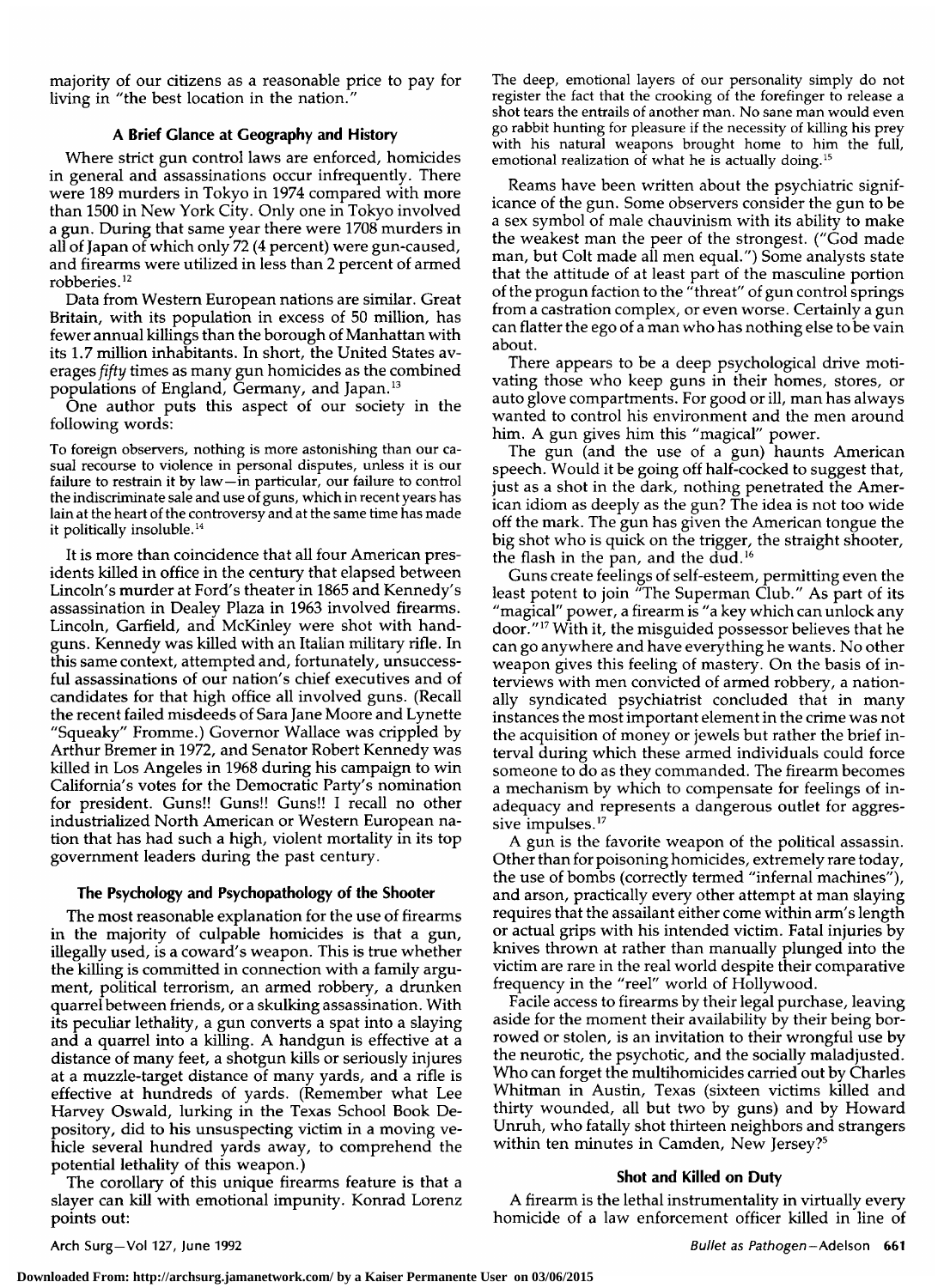duty. During the past half-century, guns were responsible for over <sup>90</sup> percent of such fatalities, with pistols and revolvers constituting <sup>95</sup> percent of the fatal armament. Homicides involving "peace officers" occur throughout the United States at an average number of <sup>100</sup> yearly. In 1976, <sup>110</sup> law enforcement officers died as <sup>a</sup> consequence of criminal action, 93 by firearms.<sup>18</sup>

These sorry statistics become more impressive when they are compared with their counterparts in the British Isles. A recent study revealed that "over the past <sup>10</sup> years, one or two [emphasis added] British police officers have been killed on duty each year."19

### Guns in America

The United States is the only industrialized nation that does not effectively regulate private ownership of firearms. The consequence of this sad fact is that our civilian population is the most heavily armed in history.<sup>20</sup> Approximately <sup>100</sup> million firearms of all types are in American civilian possession, and half of American homes have one or more firearms.<sup>8</sup> Sales of handguns and long guns have increased during the recent past, and we manufacture and sell more than 2.5 million handguns each year. Thus a new firearm is purchased every 13.5 seconds.<sup>21</sup>

Are we "hung up" on guns because of our frontier heritage? Canada, with the same frontier tradition as we, has only a fraction of our homicide rate.<sup>5,22</sup> Australia, historically much closed to <sup>a</sup> frontier tradition than we and with a similar melting-pot makeup, has one-seventh the proportionate private handgun ownership as we, thanks to an efficient system of law enforcement.<sup>5</sup>

Although only one-fourth of our firearms are handguns, they account for almost three-quarters of firearms homicides. The criminal's primary weapon is <sup>a</sup> handgun, and the ready availability of handguns makes it easy for extremist groups and misdirected individuals to obtain them. Put succinctly, where there are more firearms, there is more firearm violence. Conversely, where there are fewer firearms, there is <sup>a</sup> decrease in this modality of injury and death.

## Accidental Firearms Casualties

The inevitable result of guns in the hands of those who misuse them is a depressing list of fatal and nonfatal accidental shootings. By accidental shootings, I mean incidents wherein persons are shot by mischance or misadventure, whether the responsible person was the victim "playing" with or cleaning <sup>a</sup> loaded gun, or some other person who unintentionally precipitated the traumatizing event. A typical group of such frightening events is made up of the following headlines: "3-year old boy shoots his mother to death";<sup>23</sup> "4-year old shot, killed by playmate";<sup>24</sup> "Boy 3, kills sister with parent's gun";<sup>25</sup> "6-year old is shot to death in 'find gun for \$1' scheme."<sup>26</sup> It is evident that these tragedies would not have occurred had <sup>a</sup> loaded gun not been conveniently nearby.<sup>27</sup>

Approximately three thousand Americans die each year from accidental firearms injuries. Another twenty thousand are shot and survive.<sup>8</sup> Inasmuch as an accidental firearm death represents as premature <sup>a</sup> wastage of human life as that taken by <sup>a</sup> sadistic or psychotic killer, this facet of the gun problem deserves <sup>a</sup> moment's attention.

Like homicides, firearms accidents parallel the pattern of firearms ownership. The fallacy that <sup>a</sup> gun in the home represents protection for its residents is rebutted by data

that prove that such household weapons are more likely to cause harm and death to those who own them, their children, and their friends than they prove to be an effective defense or reliable deterrent to those who would en ter these homes, bent on robbery, burglary, or rape. Indeed, household weapons more often provide successful burglars and robbers with a ready arsenal than they prevent these marauders from carrying out their foul deeds.<sup>28</sup>

### The Dispute

Any discussion of gun control requires that those who favor controlling firearms concede the inescapable fact that non-availability of guns will not eliminate homicide or nonfatal assaults. People killed each other and themselves long before the Chinese invented gunpowder.

The logic-destructive arguments of both sides in the current gun control debate are equally self-destructive.

Every side has a sizable amount of good sense and logic to depend on; but instead of simply saying they want to have <sup>a</sup> good time with their guns—something not frowned on even in Puritan America —the hunters have concocted all sorts of weird Constitutional and conservation arguments to defend their position. Instead of saying that they want to make as much money as they possibly can—which has never been considered as <sup>a</sup> sin in America —the gun merchants also throw up great cloudbanks of patriotic fluff. And the antigun people, who could effectively restrict their arguments to showing that guns are not an absolute necessity for the American way of life, have instead clobbered the senses with distorted statistics, hysterically interpreted.<sup>22</sup>

Many concerned people believe that a substantial portion of our murders and manslaughters would not have occurred had <sup>a</sup> firearm not been readily at hand. The man who puts <sup>a</sup> Saturday Night Special into his pocket before he visits his neighborhood poolroom or the woman who puts <sup>a</sup> pistol into her purse before she goes shopping are not the same persons they would have been were they not "toting" these items.

A critical feature related to the number of firearms in the community is the life span of <sup>a</sup> gun. If <sup>a</sup> "shooting iron" is properly looked after (that is, cleaned and oiled regularly), its life expectancy is many years. Many firearms used to commit crimes in our country are several decades old. $8$  If we manufacture, import, or assemble no additional guns in this country for the next twenty or thirty years, we have currently on hand (and in hand?) a sufficient number of these weapons to decimate the population. Firearms longevity provides <sup>a</sup> rebuttal to the slogan, "Guns don't kill people. People kill people." The response to this statement is "Guns don't die. People die."

A second sloganeering argument promulgated by our progun fellow-citizens is, "When guns are outlawed, only outlaws will have guns." Ergo, it follows logically that the law-obeying majority should have guns to protect themselves from the depredations of the habitual law breakers, who seemingly abound in our society.

There is no gainsaying the fact that the professional criminal is always able to get <sup>a</sup> gun, whether he buys, steals, borrows, or smuggles it across our international borders, and he will not register it, regardless of any law that requires public recording of gun possession. The majority of American homicides, however, are committed by law-abiding people who know and frequently "love" each other, and who express aggression in this explosive manner.

Said differently, although the confirmed criminal will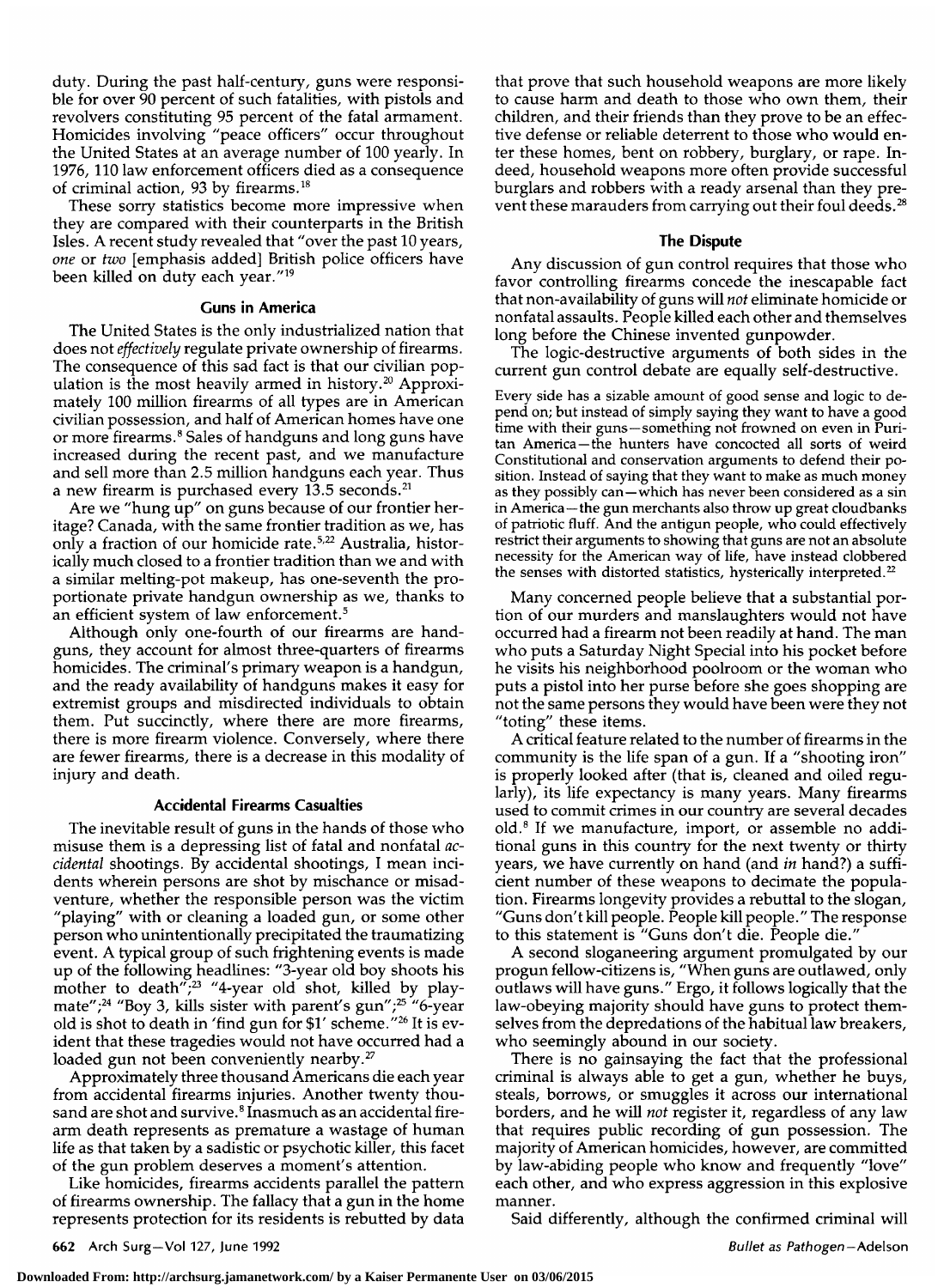not register his gun, many people become criminals only after they have misused the weapon. The accessibility of <sup>a</sup> firearm permits the instantaneous metamorphosis of <sup>a</sup> law-abiding (hot-headed?) person into <sup>a</sup> murderer. The public has the misconception that most murders are perpetrated by criminals who kill to achieve profit and power, the Godfather image. Psychiatric studies reveal the opposite to be true. Most homicides are not associated with other felonies and are not perpetrated as the result of Mafia-type contracts.28

Consideration of the foregoing facts and arguments raises the question, How much longer must we wait and how many more lives must be lost to firearms before effective measures are forthcoming that will exert meaningful control over these presently all-too-readily accessible, death-dealing weapons? The current American approach to firearms—practically <sup>a</sup> laissez-faire attitude—is bank rupt.

One argument put forth by opponents of attempts at firearms control by state or federal legislative action is that it is their constitutional "right. to keep and bear arms." Taken out of context this phrase reverses the meaning of the constitutional intent, as has been demonstrated repeatedly by judicial interpretations.

The Second Amendment to the Constitution, which states, "A well-regulated Militia [emphasis added], being necessary to the security of <sup>a</sup> free State, the right of the people to keep and bear Arms, shall not be infringed," was enacted in the eighteenth century, when its provisions were essential for the survival of <sup>a</sup> struggling, infant nation, beset on all sides by actual and potential enemies. Moreover, the citizen did not then enjoy the protection we have today, when help is available at practically a moment's notice, thanks to modern communications and police mobility. Consequently, <sup>a</sup> citizen required some means to protect the privacy of his home and the personal safety of himself and his family.

These provisions are invoked today by many persons to justify their keeping <sup>a</sup> loaded firearm in their homes when the need for a "well-regulated Militia," in the sense intended by the Second Amendment, disappeared long ago. The "well-regulated Militia" of the eighteenth century is today's National Guard, and the "right to bear arms" is not synonymous with <sup>a</sup> citizen's putting <sup>a</sup> 'piece" into his pocket or into her purse.

In talking about constitutional rights, we should recall that the Preamble to this governmental bulwark states that one of the purposes for its enactment it to "insure domestic Tranquility." Domestic tranquility means that one is safe in one's home, at one's place of work, and on the streets of one's community. The guns now used to kill and cripple make <sup>a</sup> mockery of these words.

Putting legalities aside for the moment, we must not overlook the right that supersedes and antedates all constitutional rights, and that is the right *not* to be killed by <sup>a</sup> fool, <sup>a</sup> maniac, or <sup>a</sup> robber who would use <sup>a</sup> gun with deadly purpose. No occupant of <sup>a</sup> premature grave who died as <sup>a</sup> result of the wrongful use of <sup>a</sup> firearm enjoys any constitutional rights.

# The Legislative Approach to Firearms Control

Several contrasting concepts must be kept in mind when we come to grips with "passing <sup>a</sup> law" to reduce the slaughter by firearms. Enacting <sup>a</sup> law often does not guarantee an effective solution to <sup>a</sup> simple, let alone <sup>a</sup> complex, emotionally laden issue.29 Bad laws are the worst form of tyranny, because they legalize governmental activities that are oppressive or unjust. A good law must be enforceable and enforced; otherwise the legislative process is <sup>a</sup> farce.

When legislation that could lead to a decrease in homicidal violence is discussed, we are confronted by doctrines of defeat and discouragement. Antigun control proponents iterate the proposition that firearms surveillance is <sup>a</sup> waste of time, money, and energy that could be more fruitfully expended for other purposes.30

There is no denying that an effective gun law, however one defines it, will not (repeat *not*) prevent gunshot incidents, fatal or nonfatal. But such <sup>a</sup> law should reduce their number. If the law does not cure, let it mitigate the multifold misery. The law need not prohibit. Let it regulate. If we can not eliminate the problem, let us attempt to control it.

Current American federal, state, and municipal gun laws fill a printed volume of 389 pages, which is a legis-<br>lative crazy quilt.<sup>31</sup> A recent Associated Press dispatch lative crazy quilt.<sup>31</sup> A recent Associated Press dispatch<br>carried the lead, "Guns across the line—Local firearms control laws don't halt crime, U.S. says."<sup>32</sup> This not surprising item tells us that <sup>a</sup> federal study concluded that strict, local gun control laws are not effective in keeping handguns away from lawbreakers. The study also established that many of the weapons were Saturday Night Specials, frequently obtained in lawful fashion.

Guns and what goes with them (ammunition, hunting gear, et cetera) are a multimillion dollar, legitimate business.33 The progun lobby, financed primarily by arms manufacturers and spearheaded by the NRA, is <sup>a</sup> major objector to change in statutory approaches to firearms. Gun control advocates should proceed with respect for the concerns that motivate opposition to gun regulation. The approach of gun confiscation is neither wise nor

workable. What we need is a sound *federal* law that is clear, uniform, and precise. Such a law should regulate the sale and ownership of guns *and* ammunition, thus permitting the institution of some type of prophylaxis. We physicians are aware of the superiority of prevention over treatment of potentially fatal diseases.

A recent nation-wide poll of <sup>1500</sup> adults revealed that <sup>84</sup> percent favor regulation of newly purchased handguns,<br>and 70 percent support an outright ban on Saturday Night Specials. (This label is <sup>a</sup> misnomer. These weapons, which "draw heavily on the emotions and lightly on the purse,  $"^{22}$ are effective every day of the week, morning, noon, and night. ) Moreover, <sup>70</sup> percent of those interviewed said that <sup>a</sup> stand on gun control could affect their votes for <sup>a</sup> specific candidate.<sup>34</sup> A recent Harris survey indicates that most Americans favor <sup>a</sup> law that requires that privately owned guns be registered with federal authorities.<sup>35</sup>

The need for <sup>a</sup> nationwide effort dedicated to this lifeand-death matter is self-evident. In a democracy the populace gets the type of government it chooses. This is especially true if we elect <sup>a</sup> Congress shaking in mortal fear of the NRA, which threatens to ensure the defeat of any officeholder who votes for <sup>a</sup> federal gun-regulation law.14 Despite the results of the polls cited earlier, <sup>a</sup> recent attempt to regulate handguns was defeated in the House of Representatives by a four-to-one margin, thus sustaining the potential criminal's right to "bear arms" (that is, to purchase, import, assemble, and ultimately to use arms

Arch Surg-Vol 127, June 1992